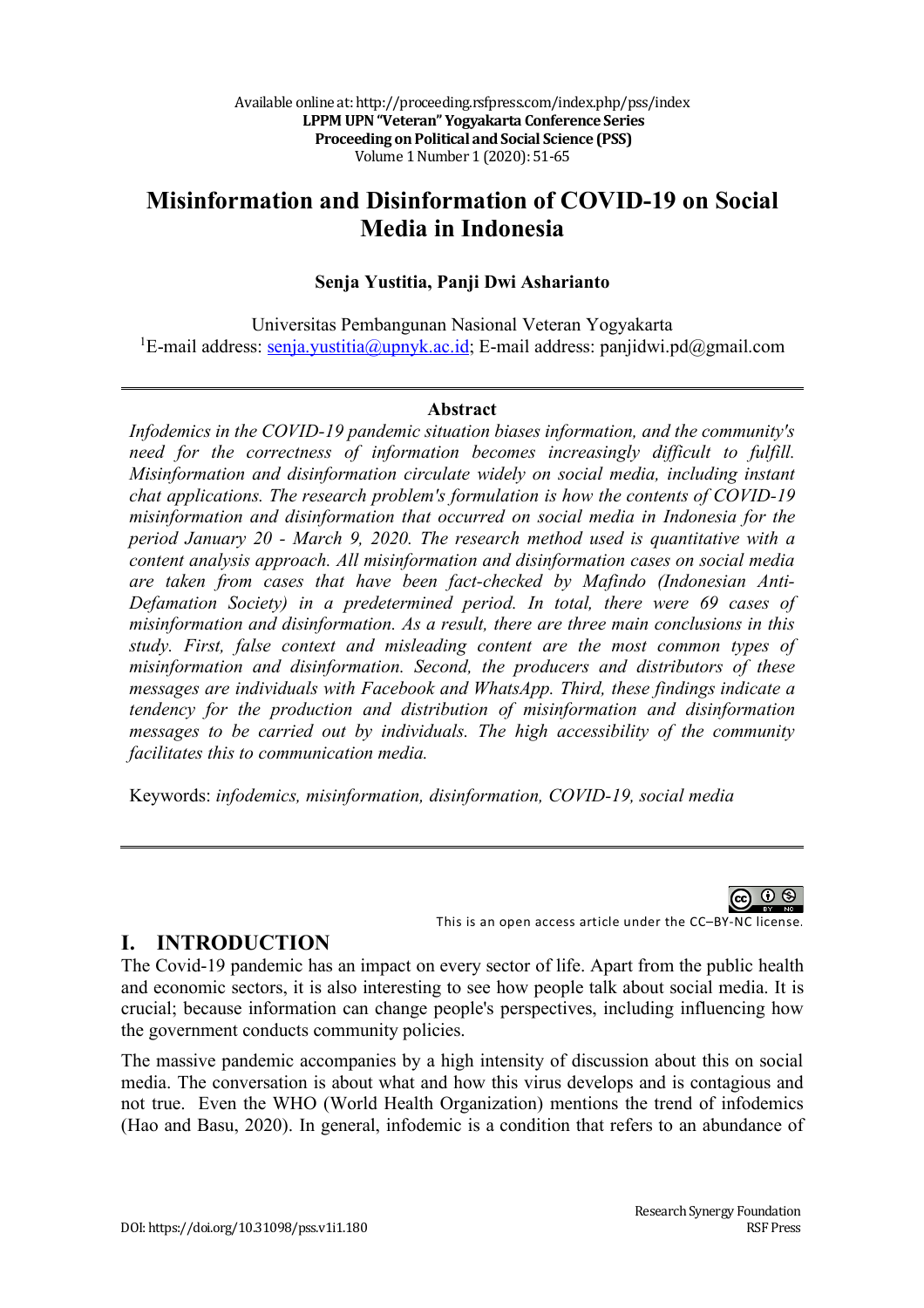information, but some are accurate, and some are not. These circumstances make it difficult for people to find reliable sources and guides (PAHO, 2020). For this problem, WHO Director-General Tedros Adhanom Ghebreyesus even stated that now WHO is not only fighting against pandemics but also infodemics (Zarocostas, 2020). Syvie Briand, Senior Director of Infectious Hazard Management, said that a lot of misinformation was circulating in the community due to the tsunami of information in the community (Zarocostas, 2020).

Infodemics makes information biased, and people's need for the correctness of information becomes increasingly difficult. COVID-19 is a new virus, which has resulted in a large number of fatalities and its spread across continents. This condition should not be exacerbated by the existence of biased and questionable information.

To combat infodemics, WHO staff builds intensive relationships with digital media and social media to combat misinformation on health. For example, in August 2020, WHO collaborated with Pinterest to link accurate information about vaccines (Ritchtel, 2020). WHO, through its Instagram account  $@$  who also posted several facts to straighten out the misinformation that has been developing around COVID-19.

The spread of an infodemic is also thought to impact and can trigger violence and divide communities. For example, Indonesia joined 12 other countries in the Cross-Regional Statement on Infodemic in the Context of Covid-19 on 12 June 2020. Indonesia, represented by the Indonesian Minister of Foreign Affairs Retno L.P. Marsudi, said that this effort marked a severe attempt to prioritize facts and avoid misperceptions of information (Kemenlu, 2020).

In Indonesia, long before the COVID-19 pandemic, health themes were not a subject that was free from misinformation and disinformation. Data from the Indonesian Journalists Association (PWI) in 2017 states that the most widely spread hoax is health information (Fanani, 2017). Health hoax's emergence also requires health literacy to be more serious (Prasanti, 2018).

In Indonesia, when government authorities officially announced this virus in Wuhan, Hubei China, information about this has become a hot topic on social media. The public has also consumed news from unconfirmed sources through various information channels. It is proved that Mafindo (Indonesian Anti-Defamation Society) has carried out fact-checking activities since January 29, 2020, until now.

Based on this background, this research focus on how misinformation and disinformation occurred in Indonesia from January 20 through March 9, 2020. This period was chosen because, on January 20, 2020, the health authorities in Wuhan, Hubei, China, announced three people Wuhan who died due to pneumonia, the impact of coronavirus. In Indonesia, President Joko Widodo announced that two people in Indonesia have tested positive for COVID-19. March 9 is one week after the president gives an official statement. Thus, the research can see how the contents of misinformation and disinformation that have occurred on social media since the virus was first discovered in Hubei China until it hit Indonesia.

.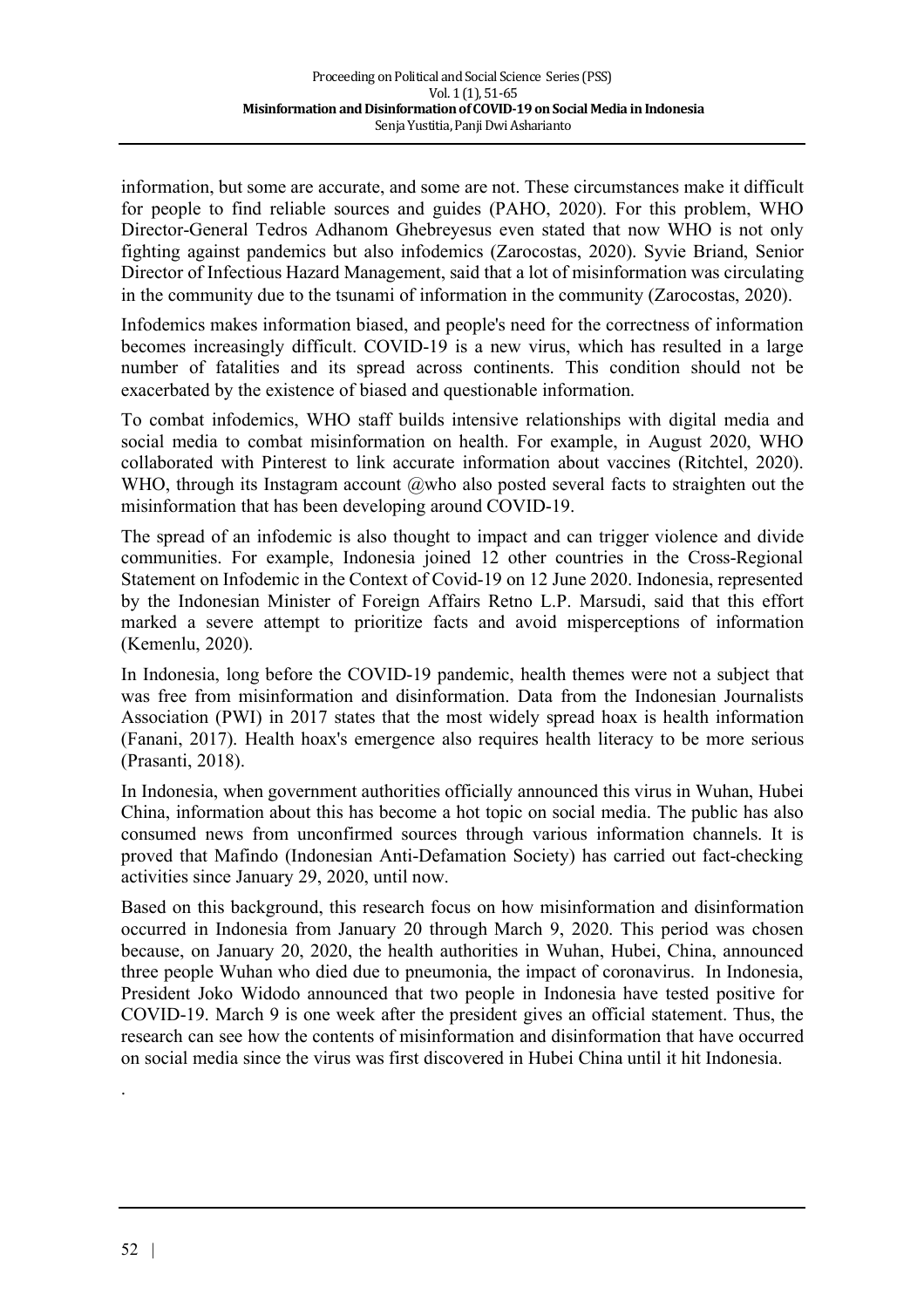## **II. LITERATURE REVIEW**

#### **II.1. Infodemics**

Infodemics are too much information, some accurate and some not, making it difficult for people to find reliable sources and guides when they need them. According to the UN, infodemics spans four major thematic areas where people look for trustworthy information and rumors; the cause and origin of the virus and disease; its symptoms and transmission patterns; and available treatments. Prophylactics and cures; and the effectiveness and impact of interventions by health authorities or other institutions (WHO, 2020).

Based on various discussions and thoughts, the United Nations then formed four frameworks to guide the government and society. First, interventions and messages must be based on science and evidence. Second, knowledge about COVID-19 must be translated into messages that can be acted upon, change behavior, presented in the right way, and accessed by all society elements. Third, governments must reach out to key communities to better understand their concerns, and information needs to tailor suggestions and messages to address issues. Fourth, strategic partnerships must be formed with social media and technology platforms and stakeholders and academia, and civil society (WHO, 2020).

There are several good reasons to answer why infodemics hurt and make the pandemic situation worse. First, infodemics make it difficult for people to make decisions and find reliable sources. Second, it makes people feel anxious, depressed, emotionally drained. Third, it can influence the decision-making process, especially for fast decisions needed. Fourth, there is no control over the quality of what is published, and people who read it use this information as a basis for decision making. Fifth, anyone can write it on their social media or personal channels (PAHO, 2020).

#### **II.2. Misinformation And Disinformation**

Misinformation is false or inaccurate information intentionally intended to deceive (factsheet). According to Liang Wu et al., misinformation and disinformation refer to incorrect or faulty information. The main difference between the two lies in the intention, whether the information is intentionally created to deceive or not. Disinformation usually refers to intentional cases, while misinformation is accidental (Wu et al., 2019).

Kai Shu et al. mentioned that misinformation is part of fake news. Fake news is news that is deliberately created and proven to be fake. Apart from satire, rumors, conspiracy theories, hoaxes, and misinformation are included as part of fake news. What distinguishes misinformation from others is that it is made consciously as false news (Shu et al., 2017).

In this study, the types of misinformation and disinformation used to refer to the definition developed by the First Draft, adapted by Mafindo (Indonesian Anti-Fitnah Society). According to the First Draft (Wardle, 2017), there are seven types, mis, and disinformation as in the picture below;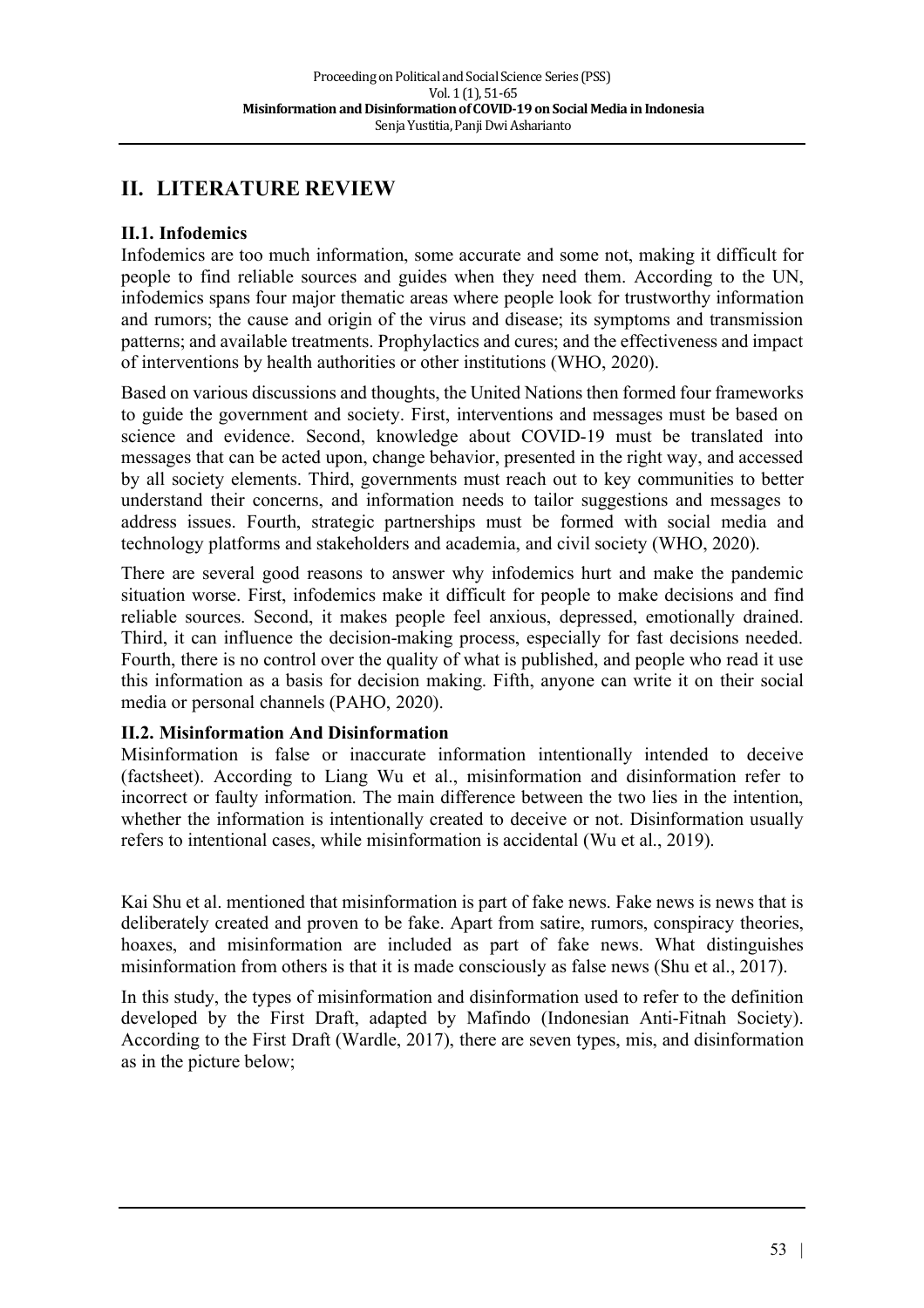



In a pandemic context, misinformation is very diverse but generally refers to information that does not refer to facts and correct data. That is why when COVID-19 began to become a pandemic, the Department of Medicine, the Division of Infectious Disease and Immunology UMASS Medical School gave an open attitude containing a statement of solidarity with medical personnel because of misinformation that this outbreak was part of a conspiracy theory. According to them, conspiracy theories create fear and prejudice that endanger global collaboration in the fight against COVID-19 (Calisher et al., 2020).

### **III. RESEARCH METHODOLOGY**

Quantitative content analysis has different characteristics and research steps from other quantitative research. Content analysis research steps are to determine the concept, what to see, and research. After that, the researchers decided on the technique. Processes and procedures in measuring the concept that you want to see empirically (operationalization). This concept is derived into units that can be seen and observed empirically (Eriyanto, 2011).

All misinformation cases and disinformation on social media and instant chat applications come from data that has been fact-checked by Mafindo for a predetermined period. In total, there were 69 cases of misinformation and disinformation. The case is researched using the analysis unit and the categories, as shown in table 1.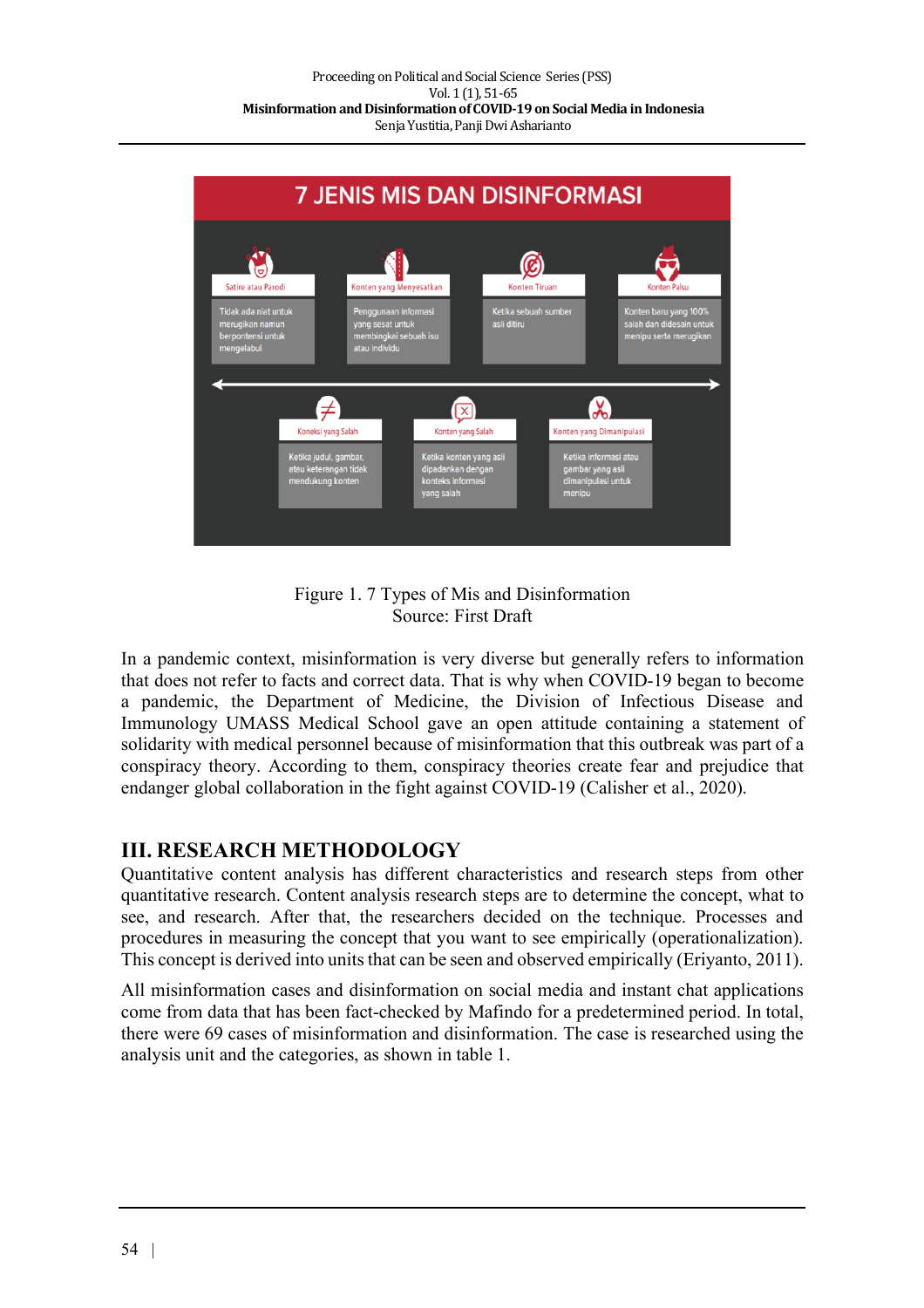| No <sub>1</sub> | Categorization            | Analysis Unit                                  |
|-----------------|---------------------------|------------------------------------------------|
| $\mathbf{1}$    | The media for spread   FB |                                                |
|                 | misinformation<br>and     | Twitter                                        |
|                 | disinformation            | Whatsapp                                       |
|                 |                           | Website                                        |
|                 |                           | Youtube                                        |
|                 |                           | Lain-lain                                      |
| $\overline{2}$  | <b>Types</b>              | of   Satire/ parody                            |
|                 | misinformation<br>and     | Misleading content                             |
|                 | disinformation            | Imposter content                               |
|                 |                           | Fabricated content                             |
|                 |                           | False connection                               |
|                 |                           | False context                                  |
|                 |                           | Manipulated content                            |
| 3               | Misinformation<br>and     | Politics                                       |
|                 | disinformation themes     | Health                                         |
|                 |                           | Religion                                       |
|                 |                           | Combined                                       |
|                 |                           | Other                                          |
| $\overline{4}$  | Objects that are<br>the   | President Joko Widodo                          |
|                 | target of misinformation  | Ministry of Health                             |
|                 | and disinformation        | Other ministries (apart from the ministry of   |
|                 |                           | health)                                        |
|                 |                           | Governor                                       |
|                 |                           | Mayor                                          |
|                 |                           | Influencer                                     |
|                 |                           | Political figures                              |
|                 |                           | Health institutions in provinces and districts |
|                 |                           | Health laboratory                              |
|                 |                           | Islamic religious leaders                      |
|                 |                           | Non-Islamic religious leaders                  |
|                 |                           | Health workers                                 |
|                 |                           | Spoke person                                   |
|                 |                           | Gugus Tugas Penanganan COVID-19                |
|                 |                           | Other                                          |
| 5               | Countries mention on      | China/Tiongkok                                 |
|                 | misinformation<br>and     | Indonesia                                      |
|                 | disinformation material   | Amerika                                        |
|                 |                           | Other                                          |
| 6               | of<br>Spreader            | Individual                                     |
|                 | misinformation<br>and     | Non-individual (insitution/comunity)           |
|                 | disinformation            | Other                                          |

## Tabel 1. Analysis Unit and Categorisation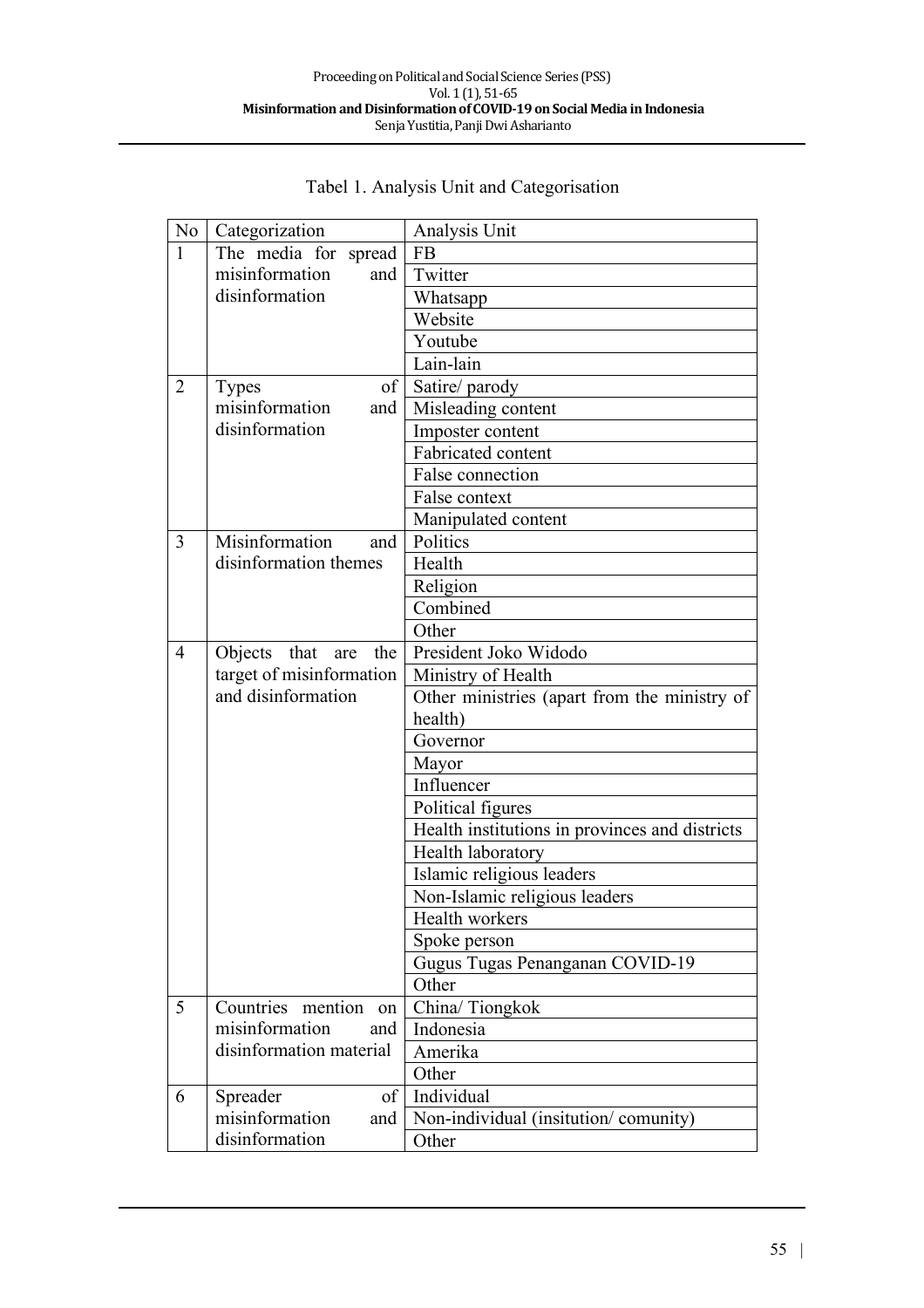|   | Content of the post    | Image                  |
|---|------------------------|------------------------|
|   |                        | Text                   |
|   |                        | Other                  |
| 8 | of<br><b>Sources</b>   | News web               |
|   | misinformation<br>and  | Social media           |
|   | disinformation content | Personal opinion       |
|   |                        | Opinion figures        |
|   |                        | Mainstream media       |
|   |                        | <b>Instant Message</b> |
|   |                        | )ther                  |

The resulting quantitative data were analyzed by looking at the frequency distribution generated by relating to findings that were manifest in misinformation and disinformation texts.

### **IV. FINDING AND DISCUSSION**

The content analysis carried out on 69 cases of misinformation and disinformation for 20 January - 9 March 2020 shows an interesting trend. The period chosen by the researchers was the time when COVID-19 was first known to cause 3 Wuhan people to die until finally, President Joko Widodo announced that 2 Indonesians had also contracted the same virus. The cases studied were messages of misinformation and disinformation in the early days of the Indonesian people hearing and knowing COVID-19.



Figure 2. Media for the Spread of Misinformation and Disinformation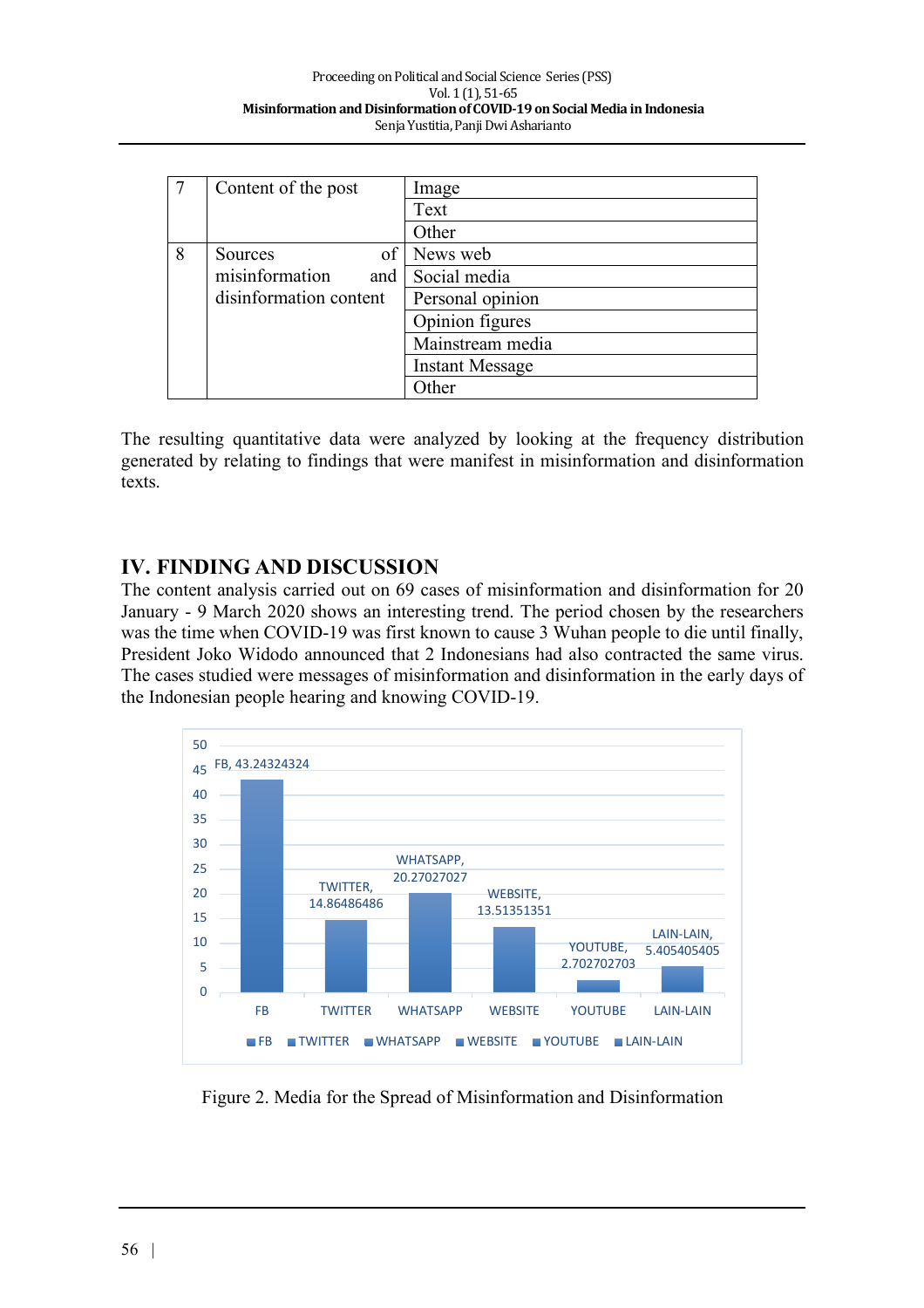Figure 2 shows that Facebook (FB) became the most massive media for spreading in the early period of the emergence of COVID-19. Although not directly related, this is in line with the CIGI-Ipsos Global Survey's findings on Internet and Security Trust 2019, which states that 2 out of 3 (67%) of the world's people agree the most significant hoax spread is on Facebook (Jayani, 2019). Still, in the same report, it was stated that in Indonesia, 84% of respondents said they had found fake news on Facebook (Jayani, 2019). These data strengthen the data of this study's findings in the media analysis unit for the dissemination of misinformation and disinformation.

WhatsApp and Twitter are the next platforms used to spread misinformation and disinformation. The three platforms in the most widely used position are indeed media with technology that are easier to operate by ordinary people. In Indonesia, the most commonly used social media platforms are Youtube, WhatsApp, Facebook, Instagram, and Twitter (Jayani, 2020). In this COVID-19 theme, Youtube is not user-friendly because its complexity makes it more challenging to produce and distribute.



Figure 3. Types of Misinformation and Disinformation

In the analysis unit on misinformation and disinformation, the two types of messages mostly produced regarding COVID-19 are misleading content and false context. False contexts are correct information but conveyed in the wrong context (Wardle, 2017).

Misleading content is the use of information to frame a particular issue or individual (Wardle, 2017). For example, there is news that the Pirbright Institute owns a coronavirus patent. The virus patent mentioned is IBV M41, intended to prevent acute respiratory disease spread in birds, especially farmed ones. This post is from V.A Shiva Ayyadurai, who is a US Republican Party politician. As of January 27, 2020, the post had 540 responses, 146 comments, and 296 shares (Khairil, 2020). Content that is misleading and directly related to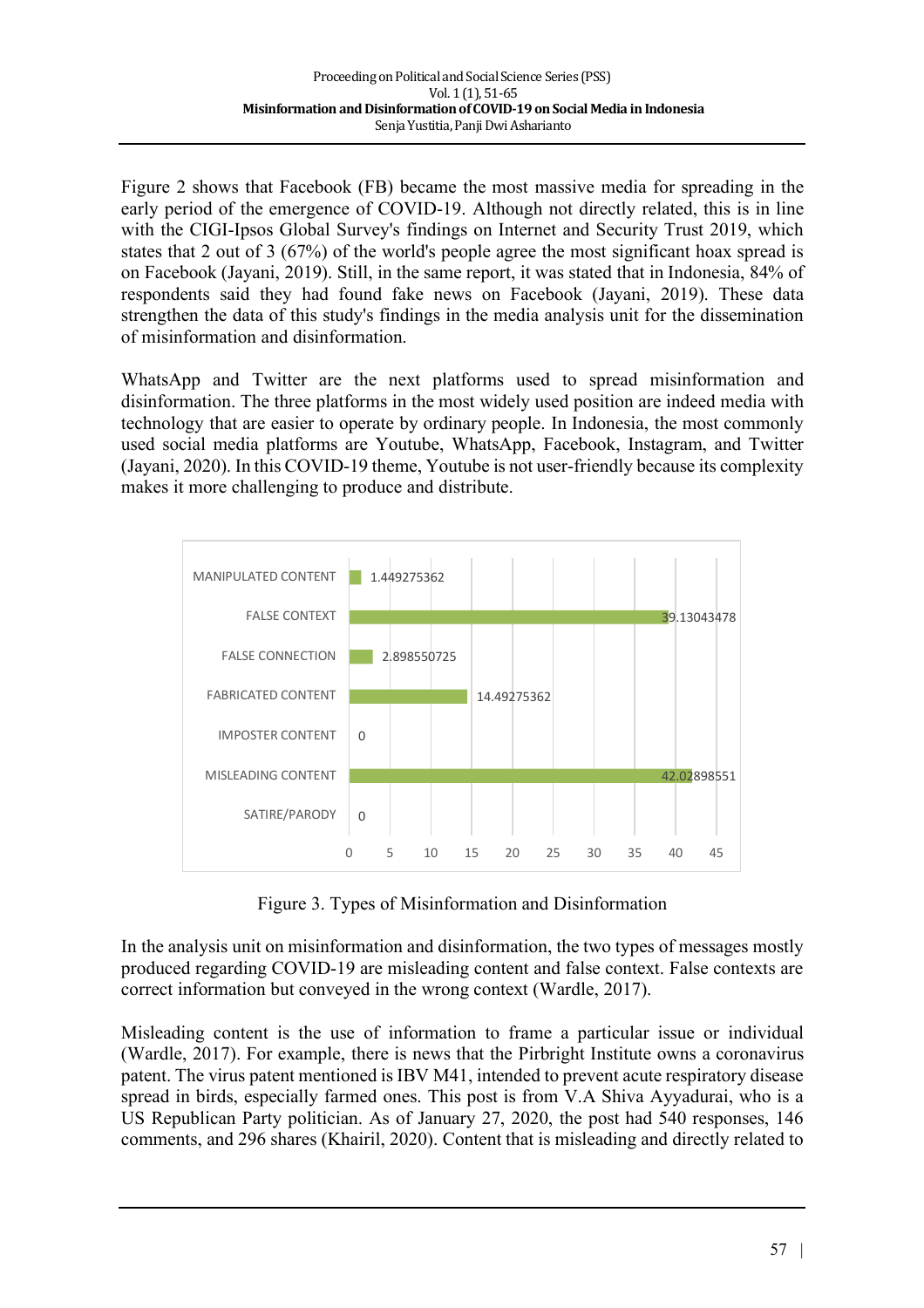the Indonesian government, for example, in a message from the Ministry of Health about preventing the corona influenza virus by keeping the throat moist. This post, made on January 26, 2020, by the FB Culinary Order account. The content is not in line with the Ministry of Health's official recommendation regarding a healthy lifestyle.

Misleading content is straightforward to produce and can be trusted by audiences because it usually uses a pattern by reproving certain people or institutions. It causes the news to circulate as if it were valid because it was "validated" by a trusted party both in terms of competence (marked by an academic degree) and authority (for example, position).

Meanwhile, the false context example is news about a Malaysian girl who died from COVID-19. A video accompanies the post on Jasmine Dede Humaira's FB account. The video showing a woman falling inside the shop is true, but the cause of death was not the coronavirus. The post-dated January 27, 2020, was only inserted with a short narrative showing that the coronavirus had arrived at Shah Alam Selangor, Malaysia.

Another false context is about a video with a narrative about the coronavirus in China that can make people shudder for Friday prayers. The video, shared through the FB account on January 15, 2020, has circulated in 2018. The two cases above have the same characteristics; the events in the video are events that happened but were conveyed in the wrong context.



Figure 4. Misinformation and Disinformation Themes

Figure 4 shows that health is the theme most discussed in the misinformation and disinformation of COVID-19. A very new virus, unheard of before but its victims quite a lot, making speculation about COVID-19 relatively high. The significant impact of the emergence of COVID-19 is health, so health themes dominated at the beginning of the outbreak of this virus. Usually, the misinformation and disinformation that arise are related to the means of healing. For example, the discovery of vaccines, drugs, or living behaviors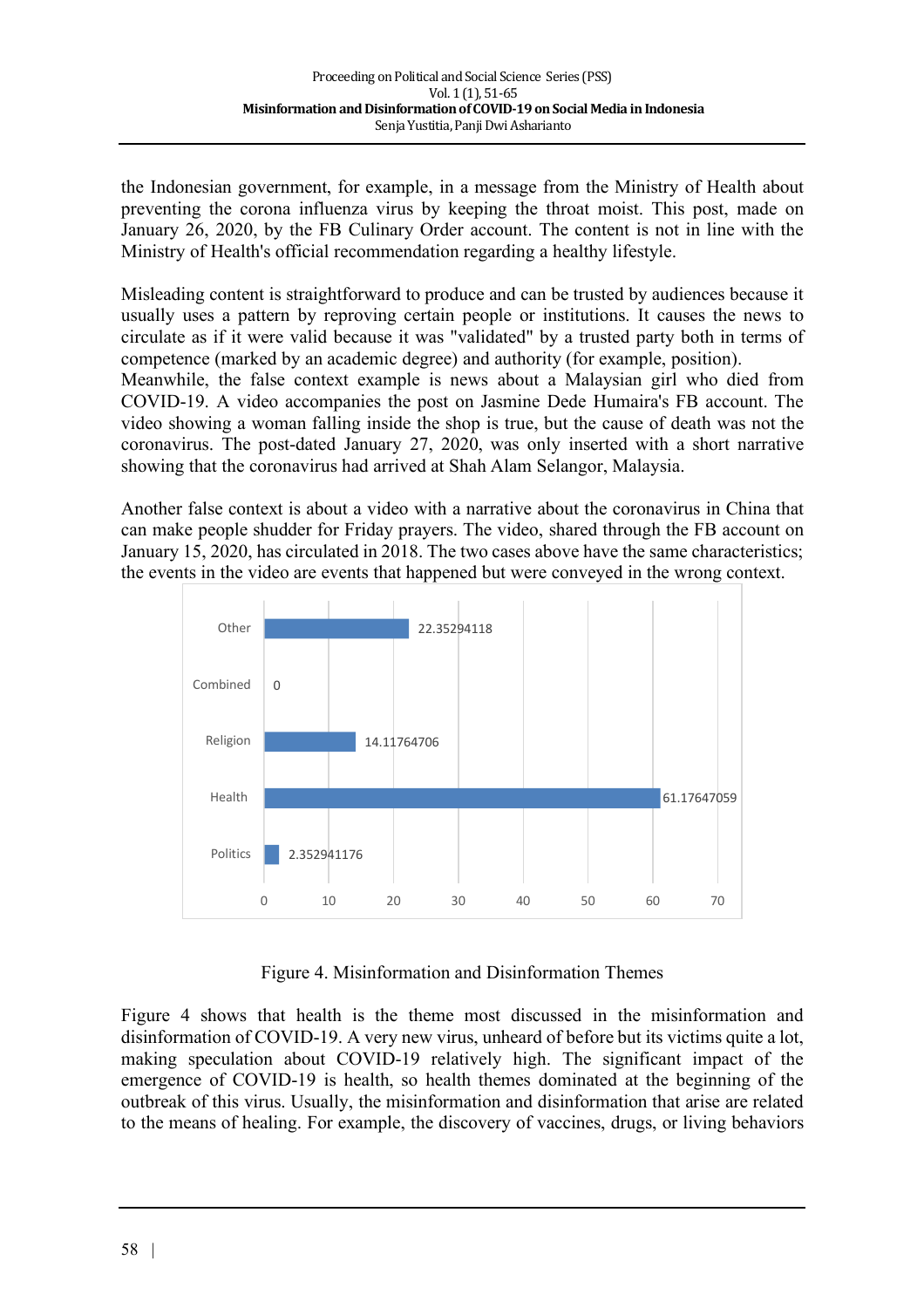can prevent people from contracting the coronavirus. One example is a chain message on WhatsApp, which says the coronavirus can spread through the eye.

Other misinformation and disinformation health themes are related to victims. Messages like this, apart from causing fear, are also full of sensation aspects. With minimal knowledge and lack of information about COVID-19, sensational statements are more interesting than ordinary ones.

Meanwhile, the theme of religion is predominantly related to Muslims. It is nothing new because Anti / Pro-China sentiment has always been associated with Muslims. This condition also occurs in the misinformation and disinformation of COVID-19.



Figure 5. Objects to which Misinformation and Disinformation is Subject

In the early period of the COVID-19 pandemic, the objects that were the target of misinformation and disinformation were still very random and had not focused on certain parties. Moreover, at that time, Indonesia's central government, including the relevant ministries, had not provided many statements and guidance regarding the pandemic. On the other hand, there is still a lot of information in circulation related to conditions abroad, such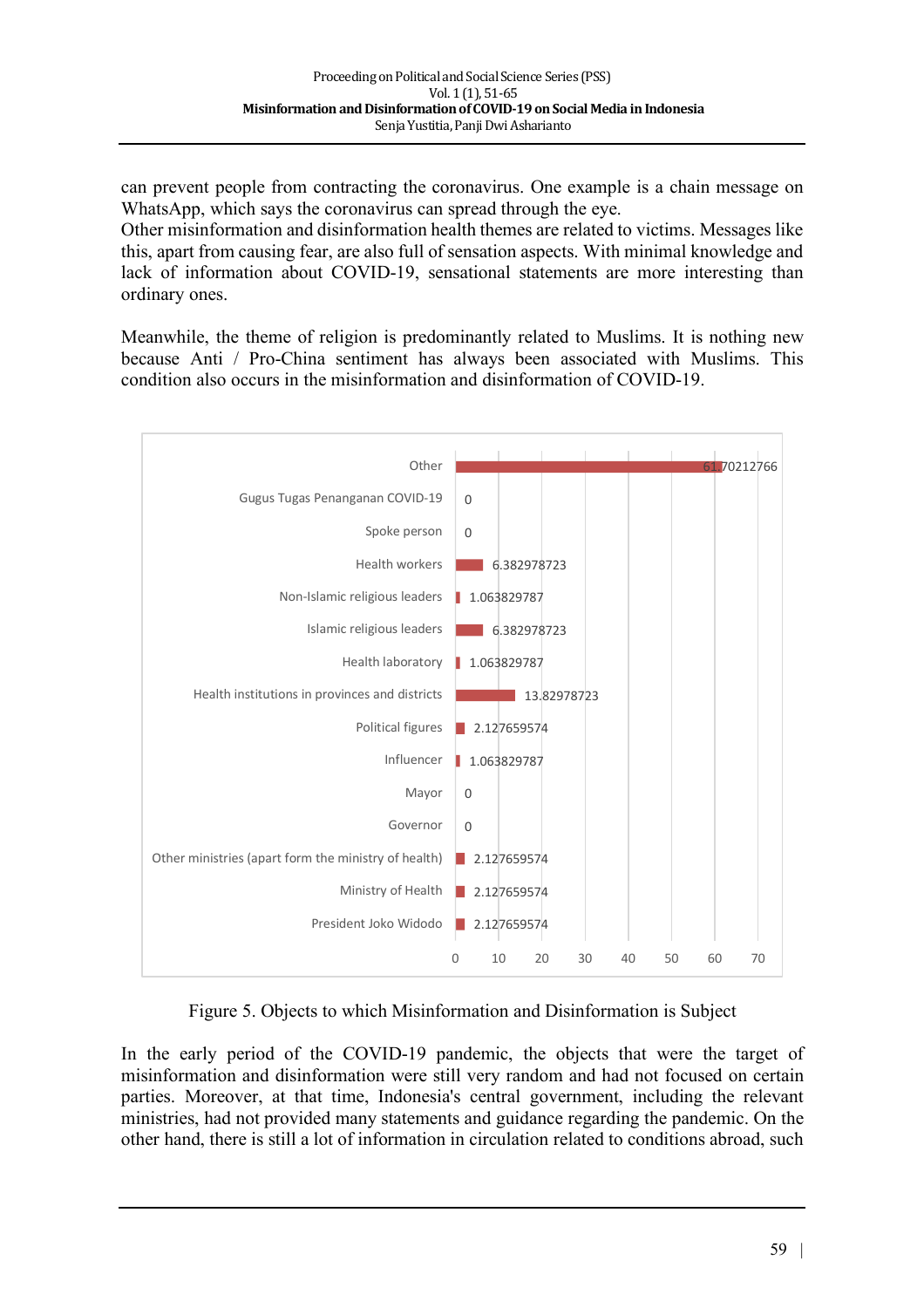as coming from the source country of the outbreak, namely China. Meanwhile, related to Indonesia's conditions is information about community outbreaks in several areas such as Makassar, Palangka Raya, Indramayu, Yogyakarta, and Depok. Besides that, it is also a place related to areas where migrants can enter and exit, such as airports. That is why, in figure 5, health institutions in the province and district and health workers get a high percentage.

Meanwhile, there are also cases of misinformation associated with Islam. For example, there is a post on Facebook saying that the coronavirus has been mentioned for a long time in Iqro's book. Iqro is a Quran reading method that has been on record since the early 1990s in Indonesia. This book was created by K.H As'ad Human.



Figure 6. Countries Mention on Misinformation and Disinformation Material

In the unit of analysis shown in figure 6, Indonesia and China are the countries most discussed in misinformation and disinformation material. It is quite logical considering that apart from Indonesia being the central location for this research to be conducted, in that period, President Joko Widodo said that Indonesia had not encountered any COVID-19 sufferers. Meanwhile, apart from being the country of origin for the virus, China is often associated with particular religious sentiments on other issues.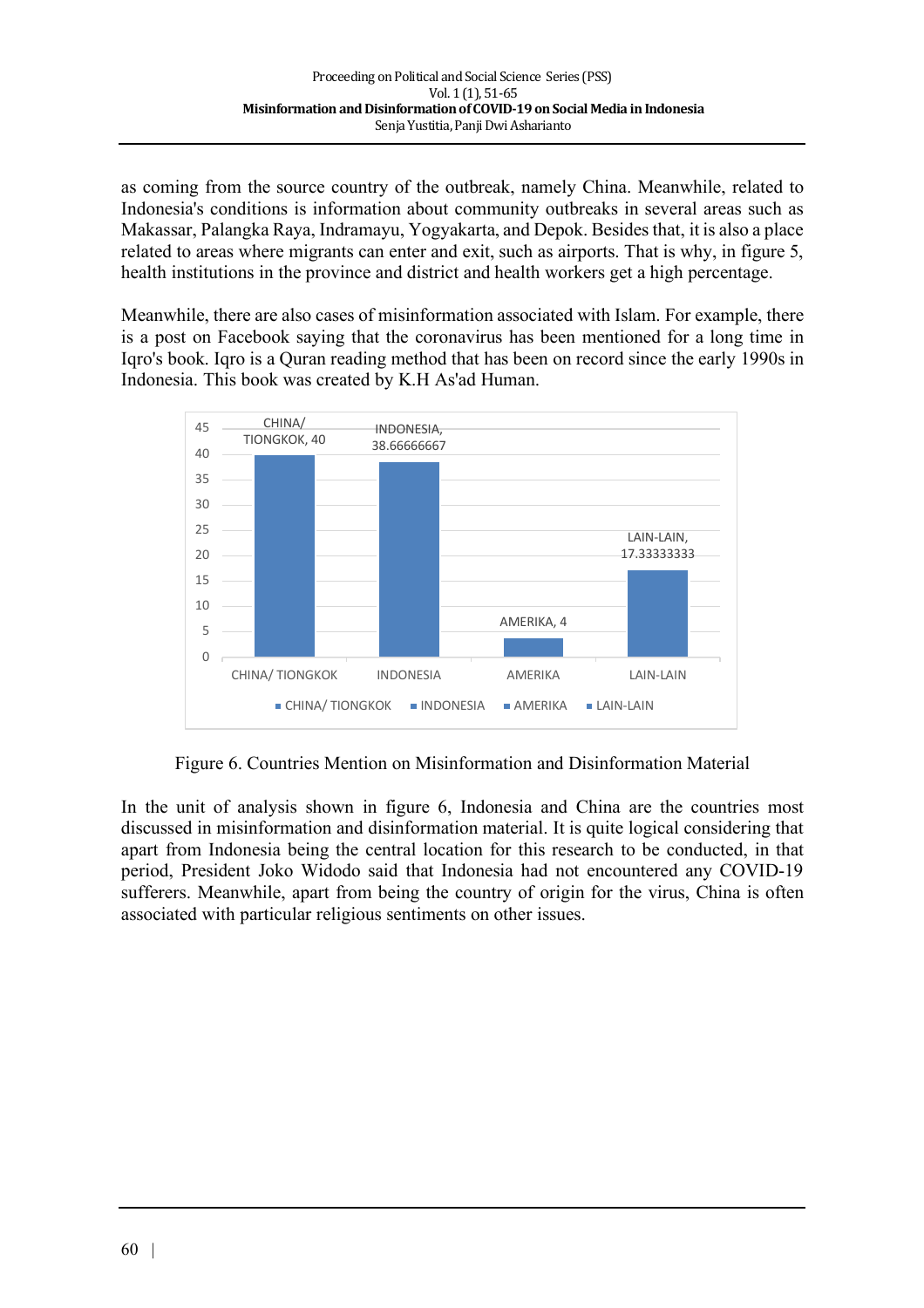

Figure 7. Spreader of Misinformation and Disinformation

It is easy to produce and distribute messages, making individuals spread the messages that are misinformation and disinformation the most. Although COVID-19 is an issue related to the world of health, with high accessibility to the media, everyone can be a source of information. Increased accessibility to media coupled with low literacy and lax regulations allows anyone to be anonymous to produce messages that people are likely to believe. In line with infodemics' main problem, the high intensity of messages with low-quality information, message consumers' main difficulty is in the sorting process. It is related to whether the information is correct and can be accounted for or vice versa.

It is interesting to see the misinformation and disinformation from the side of the actor. In this study, actors cannot be shown very clearly because the nature of social media itself can obscure the identity of the source of the message. However, the researchers saw that in some cases, the misinformation and disinformation sources were people who generally had a large number of followers on social media platforms. High engagement makes messages spread more quickly. Also, public figures make the message is considered competent even though the message content is not by the quality of its expertise. It happens when misinformation about the thermal gun can damage the brain. This information was conveyed by political observer Ichsanuddin Noorsy in a video clip of an interview with Helmy Yahya on Youtube. The case shows that popularity makes the reach of this message broad and that public trust is high.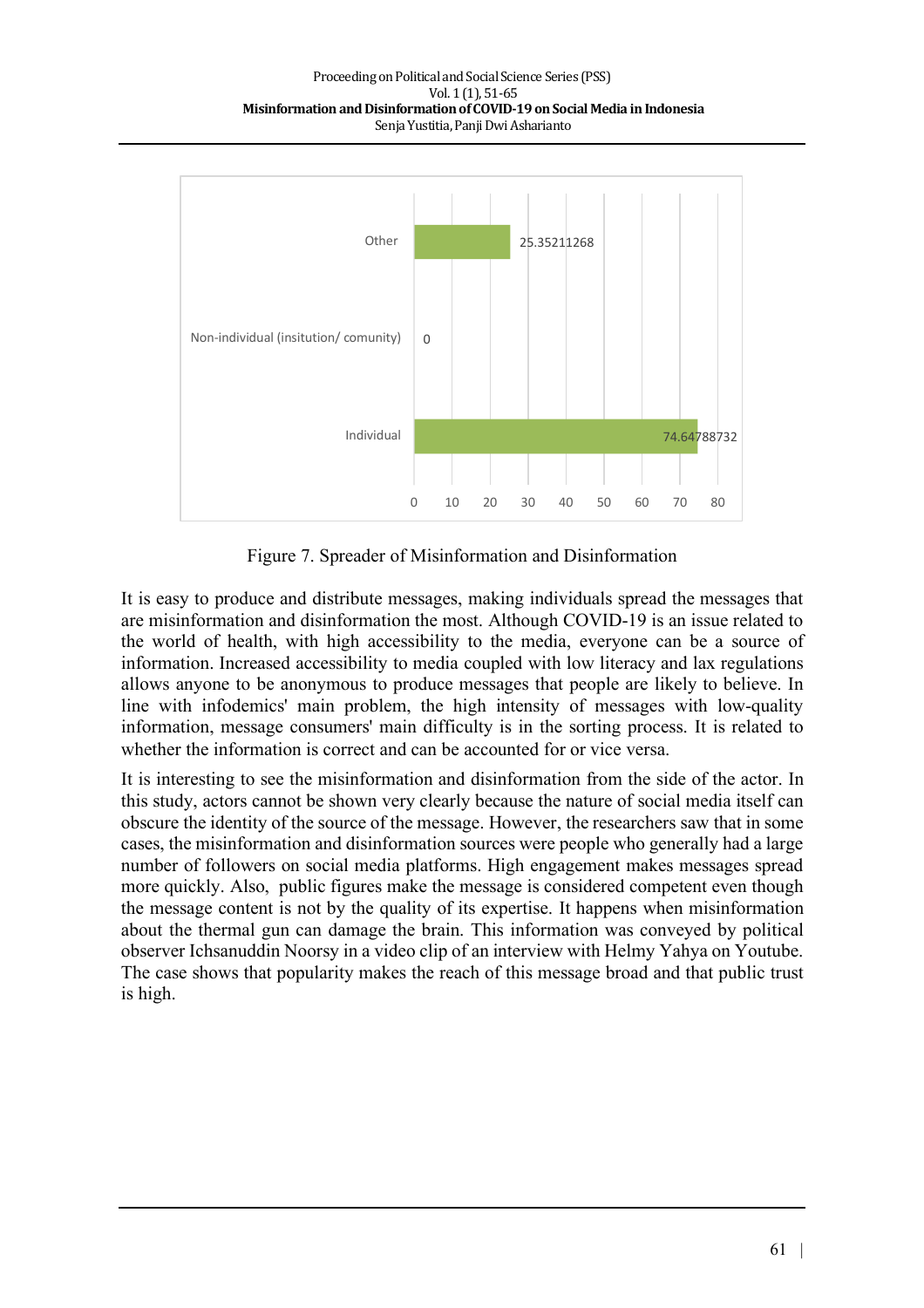

Figure 8. Content of the post

Complex messages, such as pictures and writing, tend to be more trusted by people as accurate information. Also, the presence of images will make other people more sure of the contents of the message. This trend also occurred in misinformation cases and disinformation for January 20 - March 9, 2020. The content of posts on social media is dominated by combining pictures and writing. As communication technology advances, the content of such posts remains easy to create and distribute.



Figure 9. Sources of Misinformation and Disinformation Content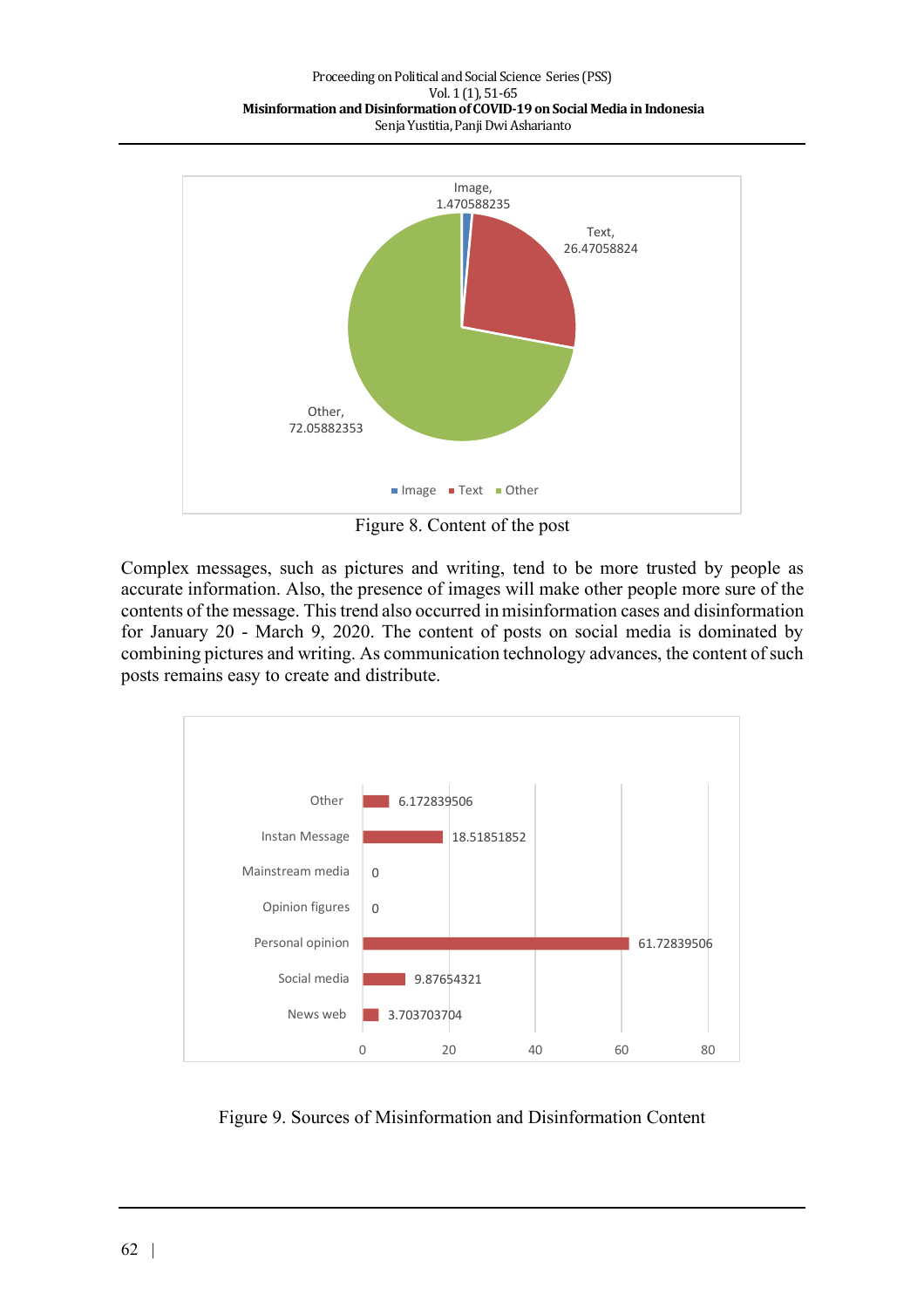Figure 9 is closely related to the data in Figure 7. The ease of production and distribution of messages made the source of most misinformation and disinformation during this period personal. Meanwhile, in the second position comes from instant messages whose primary source is unknown. Low digital literacy makes these two things a predictable risk. In this period, the mainstream media did not become a source of misinformation and disinformation due to media routines that required official sources and demanded high accuracy. When COVID-19 has not spread throughout the country, there are not many sources that can be extracted. Media that does not have a contributor in China rely entirely on official news agency sources, so misinformation and disinformation can be easily eliminated.

The source of misinformation and disinformation from social media is also related to the findings in figure 2 regarding the distribution media, which places Facebook and Twitter in a fairly high percentage. These findings also show a very close relationship between individuals who have access to communication media, the choice of social media users, and sources of misinformation and disinformation.

## **V. CONCLUSION AND FURTHER RESEARCH**

The There are three main conclusions in this study. First, false context and misleading contents are the most common misinformation and disinformation from January 20 to March 9, 2020. Second, the message producers and distributors are individuals with Facebook and WhatsApp. Third, these findings indicate a tendency for the production and distribution of misinformation and disinformation messages to be personal. Anyone can do, share, and modify the message. The high accessibility of the community facilitates this to communication media.

This research's limitation lies in its rules in seeing who the actors who spread misinformation and disinformation. It is due to the nature of social media, which can facilitate anonymous message sources. Also, the nature of content analysis research produces manifest data that can be seen in the text. Seeing that the potential for infodemics is still enormous, this research is very open to development. By comparing these data for the next period, the tendency of the contents of misinformation and disinformation can be mapped more comprehensively.

### **VI. REFERENCES**

- Calisher, C. *et al.* (2020) *Statement in support of the scientists, public health professionals, and medical professionals of China combatting COVID-19*, *The Lancet*. Elsevier Ltd. DOI: 10.1016/S0140-6736(20)30418-9.
- Eriyanto (2011) *Analisi Isi Pengantar Metodologi untuk Penelitian Ilmu Komunikasi dan Ilmu-ilmu Sosial Lainnya*. Jakarta: Kencana Prenada Media.
- Fanani, A. K. (2017) *Survei menyebutkan hoax terbanyak soal info kesehatan*, *Antaranews*. Available at: https://www.antaranews.com/berita/626813/survei-menyebutkan-hoaxterbanyak-soal-info-kesehatan (Accessed: 9 September 2020).

Hao, K. and Basu, T. (2020) *The coronavirus is the first true social-media 'infodemic'*, *MIT Technology Review*. Available at: https://www.technologyreview.com/s/615184/thecoronavirus-is-the-first-true-social-media-infodemic/ (Accessed: 15 April 2020).

Jayani, D. H. (2019) *Survei CIGI: Facebook, Medsos yang Banyak Digunakan untuk*